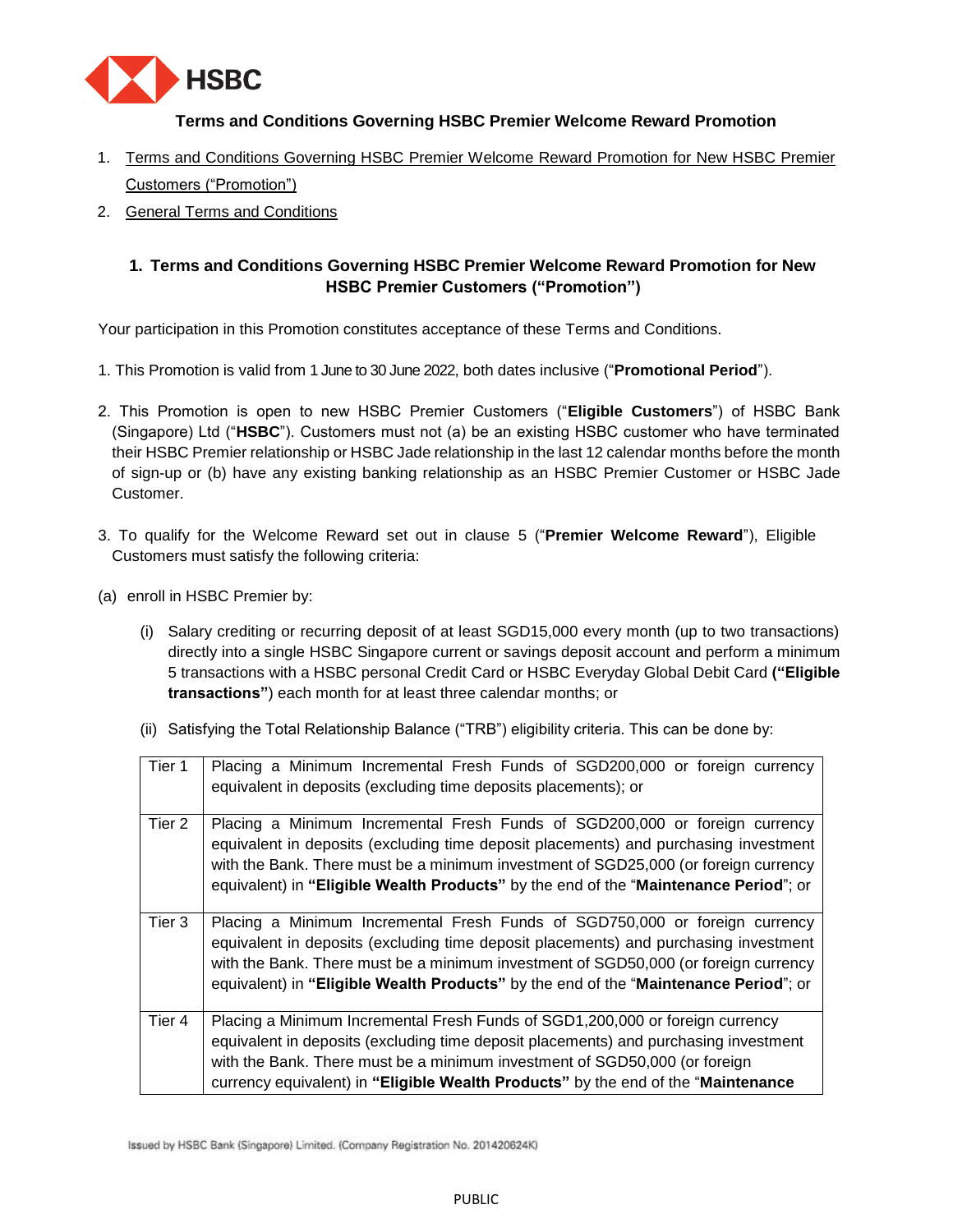

|        | Period"; or                                                                                                                                                                                                                                                                                                                                                                                                                                                                                                                                                                                                                                                                                                             |
|--------|-------------------------------------------------------------------------------------------------------------------------------------------------------------------------------------------------------------------------------------------------------------------------------------------------------------------------------------------------------------------------------------------------------------------------------------------------------------------------------------------------------------------------------------------------------------------------------------------------------------------------------------------------------------------------------------------------------------------------|
| Tier 5 | Placing a Minimum Incremental Fresh Funds of SGD1,200,000 or foreign currency<br>equivalent in deposits (excluding time deposit placements) and purchasing investment<br>with the Bank There must be a minimum investment of SGD50,000 (or foreign currency<br>equivalent) in "Eligible Wealth Products" by the end of the "Maintenance Period" AND                                                                                                                                                                                                                                                                                                                                                                     |
|        | are existing Accredited Investors or qualify as, and opt in to be, an Accredited<br>Investor by the Maintenance Date set out under clause 7. This means that you must<br>provide evidence satisfactory to HSBC to show that you qualify as an Accredited Investor<br>under the Securities and Futures Act and you consent to HSBC treating you as an<br>Accredited Investor. For more information about the criteria to qualify as an Accredited<br>Investor and/or the implications of consenting to be treated as an Accredited Investor,<br>please visit our website https://www.hsbc.com.sg/wealth/investments/accredited-<br>investor/                                                                             |
|        | General Warning: Als are assumed to be better informed, and better able to access<br>resources to protect their own interests, and therefore require less regulatory protection.<br>Investors who agree to be treated as Als therefore forgo the benefit of certain regulatory<br>safeguards. For example, issuers of securities are exempted from issuing a full<br>prospectus registered with the Monetary Authority of Singapore in respect of offers that<br>are made only to Als, and intermediaries are exempted from a number of business<br>conduct requirements when dealing with Als. Investors should consult a professional<br>adviser if they do not understand any consequence of being treated as an AI. |

- (b) opt in to receive marketing communications to be kept updated with the latest offers, services and privileges from HSBC and its group companies, as well as their respective agents, authorised service providers and relevant third parties via phone, SMS, email and mail;
- (c) successfully download and log in to HSBC Singapore app within the Maintenance Period;
- (d) successfully open an Investment Account with HSBC **("Investment Account")** within the Maintenance Period; and
- (e) at the time of reward fulfillment, the qualifying Customer must be a HSBC Premier Customer in order to receive the Premier Welcome Reward.

**"Eligible Transactions**" criteria in 3(a) i) refers to posted transactions made with a HSBC personal Credit Card or a HSBC Everyday Global Debit Card and exclude the following:

- i. Transactions using NETS and QuickCash functionality;
- ii. Fees or charges including annual fees, service fees and other miscellaneous fees in respect of a HSBC Everyday Global Debit Card or a HSBC Credit Card;
- iii. Cash withdrawal at ATMs;
- iv. Balance transfers, fund transfers, cash advances, finance charges, late charges, HSBC's Cash Instalment Plan, any fees charged by HSBC;
- v. Any unposted transactions; and (f) any amount charged that is subsequently cancelled, voided or reversed.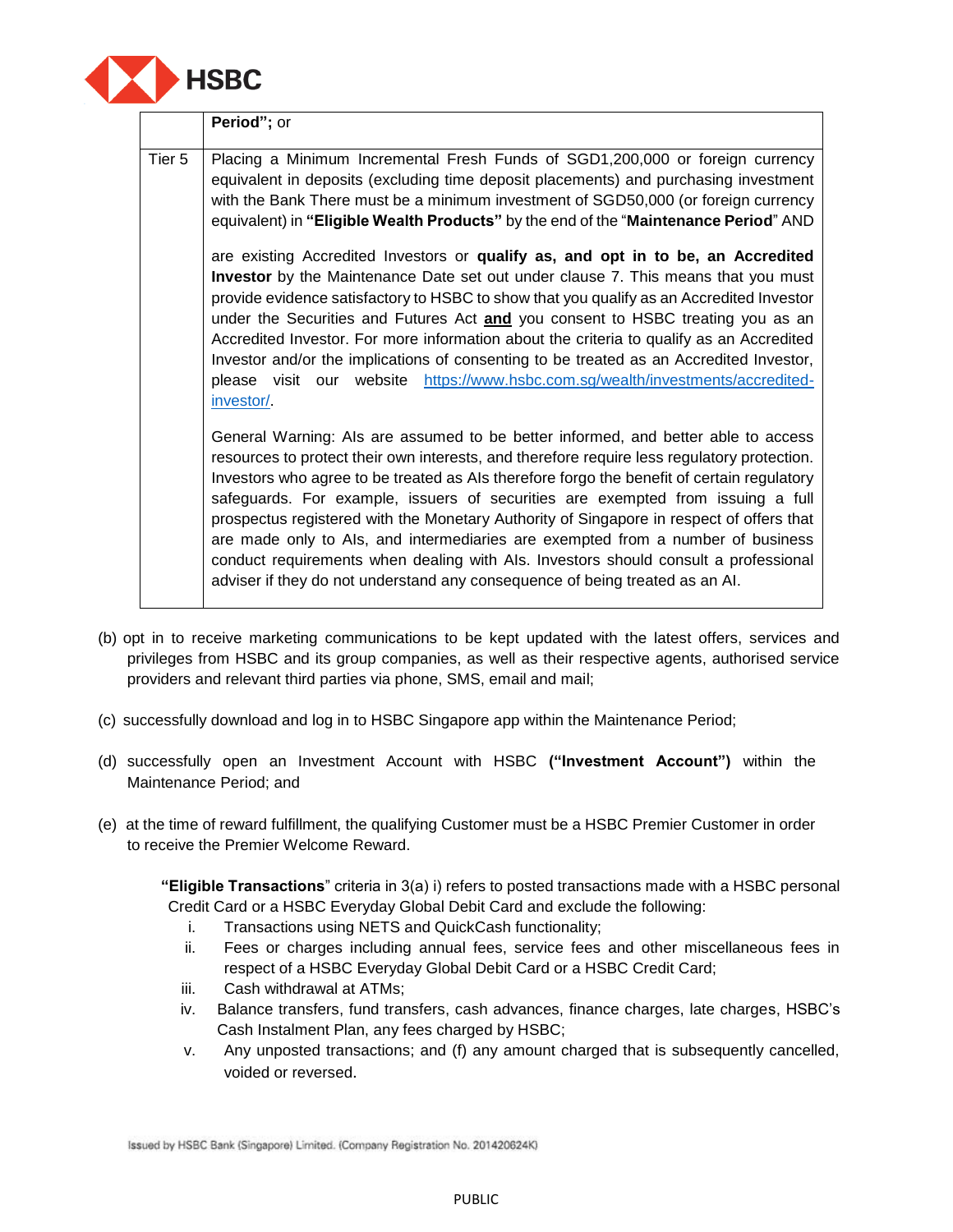

**"Investment Account"** criteria in 3(d) refers to the following accounts:

- i. HSBC Unit Trust Investment Account;
- ii. HSBC Equity Investment Account;
- iii. HSBC Bond Investment Account; and
- iv. HSBC Structured Product Investment Account.

"Minimum Incremental Fresh Funds" means funds that are from non-HSBC accounts and are placed or used for investments within the same calendar month that the Eligible Customer sign up for HSBC Premier relationship. Customers will not qualify for any Premier Welcome Reward if transfers are made from any HSBC account in any mode to any account(s) tagged to the Customer's HSBC Premier Relationship.

The applicable Minimum Incremental Fresh Funds must be maintained with HSBC until the **Maintenance Period** as set out under Clause 6 **("Maintenance Period");**

For the avoidance of doubt, the Minimum Incremental Fresh Funds criteria in 3(a)(ii) refers to **an incremental in the Eligible Customer's Total Relationship Balance (TRB) during the Promotional Period and the relevant "Maintenance Period", as compared against the TRB as at the corresponding reference month ("Total Relationship Balance ("TRB") Baseline Reference Month"**) as set out in Clause 6, to the Minimum Incremental Fresh Fund as stated in 3 (a)(ii).

"Total Relationship Balance" is made up of the average daily balances for the calendar month, taking into account deposits, investments and/or insurance held in the same name(s) with HSBC. The Minimum Incremental Fresh Funds can be placed in:

(i) deposits (excluding time deposit placements); and/or

(ii) investments; and/or

(iii) insurance (with cash/surrender value of a Minimum Incremental Fresh Funds criteria in 3(a)(ii) or foreign currency equivalent).

The Total Relationship Balance of your sole account relationship will include the balances from your related joint account relationships. Sole account relationship balances are not included when calculating Total Relationship Balance for joint accounts.

Illustration as follows: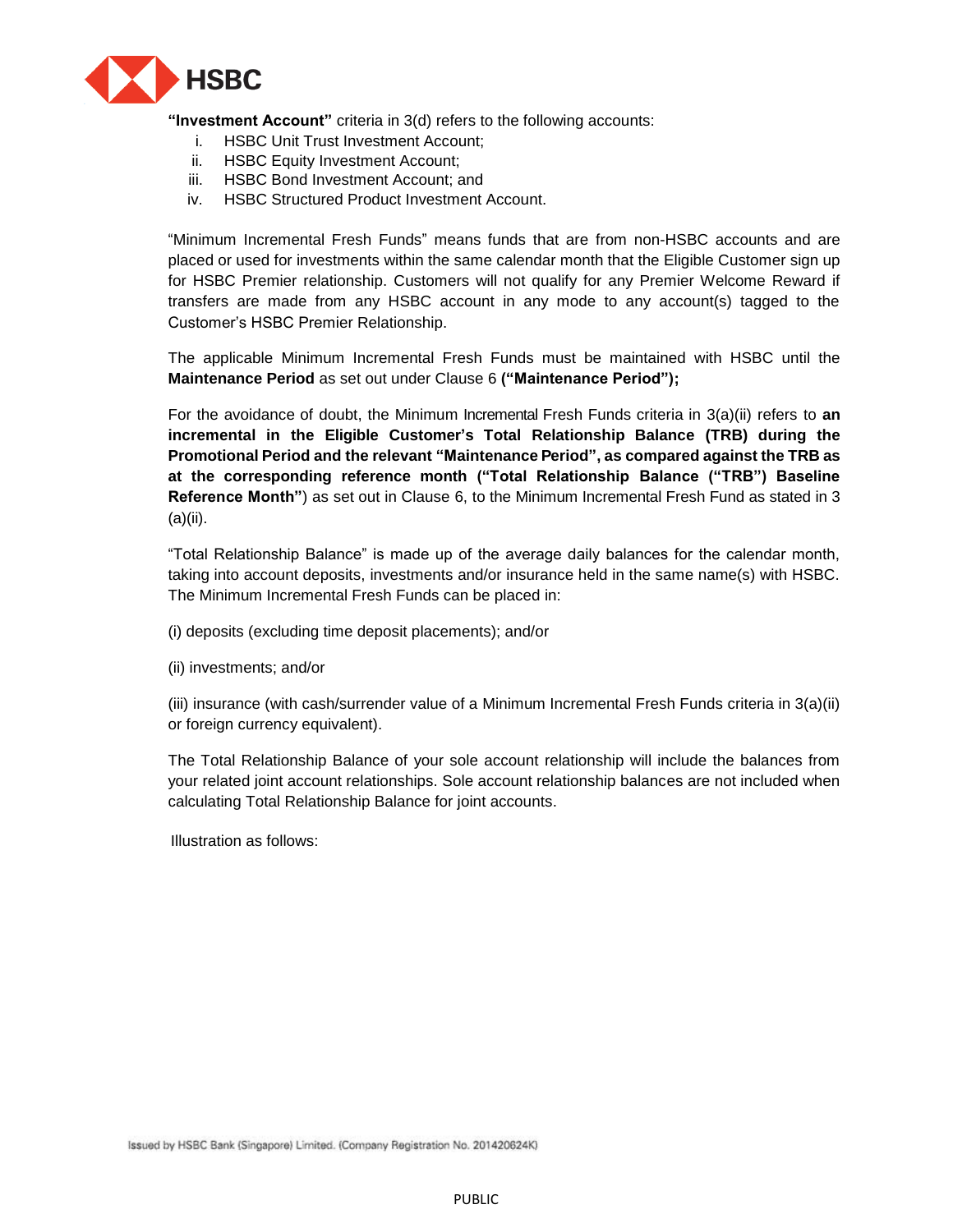

Example: Calculating Total Relationship Balance for customers who hold both sole and joint accounts

| <b>Customer</b> | <b>Account</b><br><b>Type</b> | Account average daily<br>balances for the month | <b>Total Relationship Balance</b><br>for the month         |
|-----------------|-------------------------------|-------------------------------------------------|------------------------------------------------------------|
| Mr A & Mrs B    | Joint account                 | S\$50,000                                       | S\$50,000                                                  |
| Mr A            | Sole account                  | S\$150,000                                      | S\$150,000 (sole) +<br>S\$50,000 (joint)<br>$=$ S\$200,000 |
| Mrs B           | Sole account                  | S\$200,000                                      | S\$200,000 (sole) +<br>S\$50,000 (joint)<br>$=$ S\$250,000 |

- 4. For purposes of this Promotion, **Eligible Wealth Products** refer to the following products offered by the Bank and the value of such products will be computed as follows:
- (a) Unit Trusts, Bond, structured notes and equity-linked notes, provided no discount has been given in connection with the relevant placement: Actual Placement amount (in SGD)
- (b) Regular Premium insurance policy: 3 times of the Annual First Year Premium ("**AFYP**") of the relevant RP insurance policy (in SGD).
- (c) Single Premium insurance policy (except Emerald Legacy and Jade Legacy Universal Life): Actual single premium amount paid (in SGD). For Emerald Legacy and Jade Legacy Universal Life insurance policies: 2 times of single premium amount paid (in SGD).
- (d) All investments and/or premiums in a currency other than SGD will be notionally converted into SGD at the Bank's prevailing exchange rate for the purpose of determining the investment in Eligible Wealth Products under this Promotion. For investments and insurance placement, the "trade date" and "policy inception date" respectively will be used for the purposes of aggregating multiple investment amounts (if any) and determining the notional conversion rate into SGD for all investment and/or premiums (as the case may be) in a currency other than SGD, and to determine whether the investment in Eligible Wealth Products falls within the Promotional Period.

Excluding the following:

- i) Any investment product or insurance policy that is cancelled during the cancellation period of 7 days;
- ii) Any insurance policy that is cancelled during the free-look period of 14 days;
- iii) Any other investment product or insurance policy that is cancelled in accordance with the HSBC 30- Day Service Pledge; and
- iv) Investments or insurance placed through CPF investment schemes.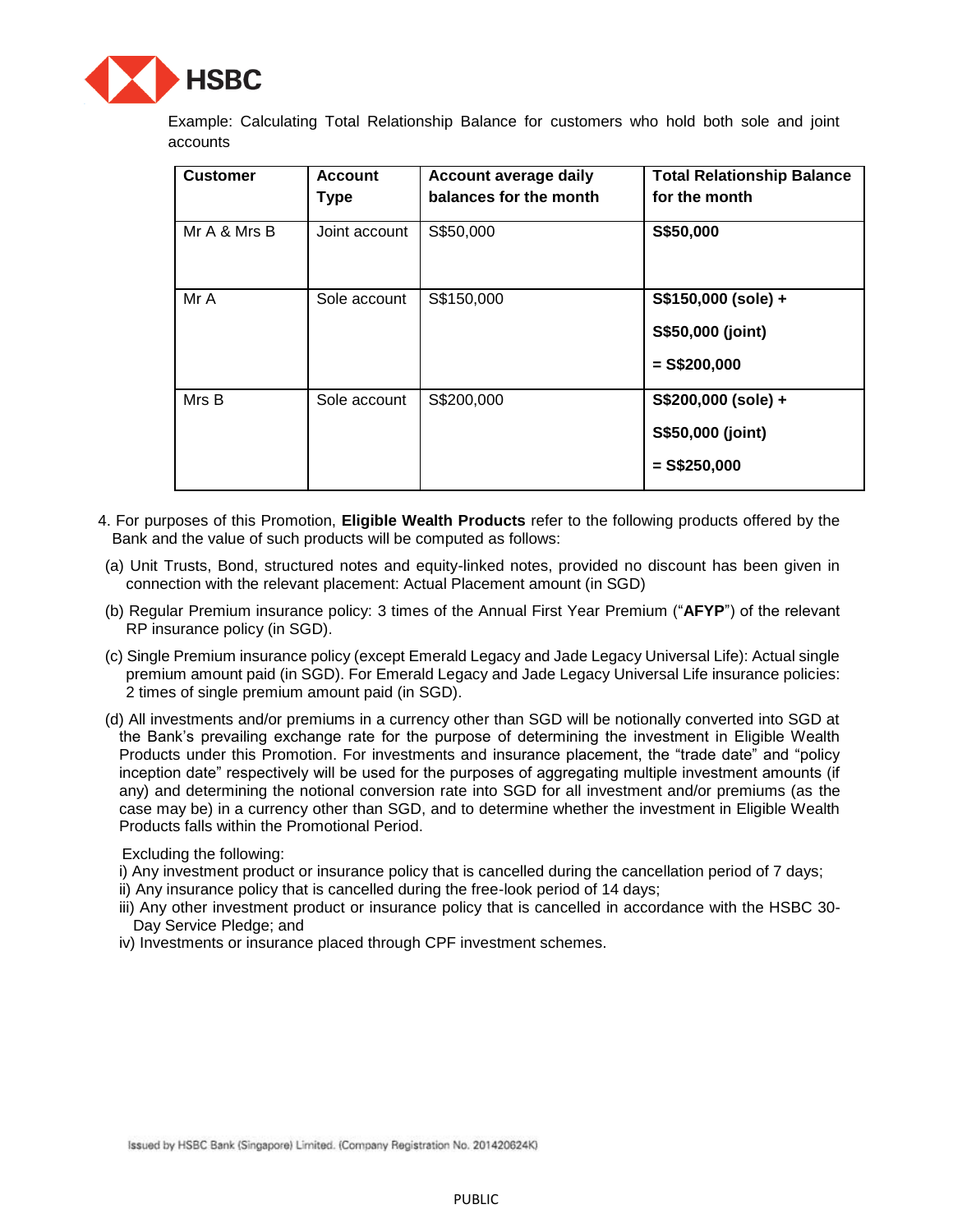

5. Each Eligible Customer is eligible to receive only one (1) of the following Premier Welcome Rewards:

| <b>Premier</b><br><b>Welcome</b><br><b>Reward</b><br><b>Tiers</b> | <b>Criteria</b>                                                                                                                                                                                                                                                                                                                                                                                                                                                                                                                                                                                                                                                                                                                                                                             | <b>Premier</b><br><b>Welcome</b><br><b>Reward</b> |
|-------------------------------------------------------------------|---------------------------------------------------------------------------------------------------------------------------------------------------------------------------------------------------------------------------------------------------------------------------------------------------------------------------------------------------------------------------------------------------------------------------------------------------------------------------------------------------------------------------------------------------------------------------------------------------------------------------------------------------------------------------------------------------------------------------------------------------------------------------------------------|---------------------------------------------------|
| Tier 1                                                            | Sign up to HSBC Premier with a Minimum Incremental Fresh Funds of<br>SGD200,000 (or foreign currency equivalent) in deposits (excluding time<br>deposit placements); or                                                                                                                                                                                                                                                                                                                                                                                                                                                                                                                                                                                                                     | <b>SGD200</b><br>cash credits                     |
| Tier <sub>2</sub>                                                 | Sign up to HSBC Premier with a Minimum Incremental Fresh Funds of<br>SGD200,000 (or foreign currency equivalent) in deposits (excluding time<br>deposits placements) and investment. There must be a minimum<br>investment of SGD25,000 (or foreign currency equivalent) in Eligible<br>Wealth Products; or                                                                                                                                                                                                                                                                                                                                                                                                                                                                                 | <b>SGD600</b><br>cash credits                     |
| Tier 3                                                            | Sign up to HSBC Premier with a Minimum Incremental Fresh Funds of<br>SGD750,000 (or foreign currency equivalent) in deposits (excluding<br>time deposits placements) and investment. There must be a minimum<br>investment of SGD50,000 (or foreign currency equivalent) in Eligible<br>Wealth Products; or                                                                                                                                                                                                                                                                                                                                                                                                                                                                                 | SGD3,000<br>cash credits                          |
| Tier 4                                                            | Sign up to HSBC Premier with a Minimum Incremental Fresh Funds of<br>SGD1,200,000 (or foreign currency equivalent) in deposits (excluding<br>time deposits placements) and investment. There must be a minimum<br>investment of SGD50,000 (or foreign currency equivalent) in Eligible<br>Wealth Products; or                                                                                                                                                                                                                                                                                                                                                                                                                                                                               | SGD5,000<br>cash credits                          |
| Tier <sub>5</sub>                                                 | Placing a Minimum Incremental Fresh Funds of SGD1,200,000 or<br>foreign currency equivalent in deposits (excluding time deposit<br>placements) and purchasing investment with the Bank. There must be<br>a minimum investment of SGD50,000 (or foreign currency equivalent)<br>in "Eligible Wealth Products" by the end of the maintenance period AND<br>are existing Accredited Investors or qualify as, and opt in to be, an<br>Accredited Investor by the Maintenance Date set out under clause 7.<br>This means that you must provide evidence satisfactory to HSBC to<br>show that you qualify as an Accredited Investor under the Securities<br>and Futures Act and you consent to HSBC treating you as an<br>Accredited Investor. For more information about the criteria to qualify | SGD5,500<br>cash credits                          |
|                                                                   | as an Accredited Investor and/or the implications of consenting to be<br>treated as an Accredited Investor, please visit our website<br>https://www.hsbc.com.sg/wealth/investments/accredited-investor/.                                                                                                                                                                                                                                                                                                                                                                                                                                                                                                                                                                                    |                                                   |
|                                                                   | Sign up to HSBC Premier via salary crediting or recurring deposit of at least<br>SGD15,000 every month (up to 2 transactions) directly into a single HSBC<br>Singapore current or savings deposit account and perform a minimum 5<br>transactions with a HSBC personal Credit or HSBC Everyday Global Debit Card<br>("Eligible transactions") each month for at least three calendar months.                                                                                                                                                                                                                                                                                                                                                                                                | <b>SGD100</b><br>cash credits                     |

Issued by HSBC Bank (Singapore) Limited. (Company Registration No. 201420624K)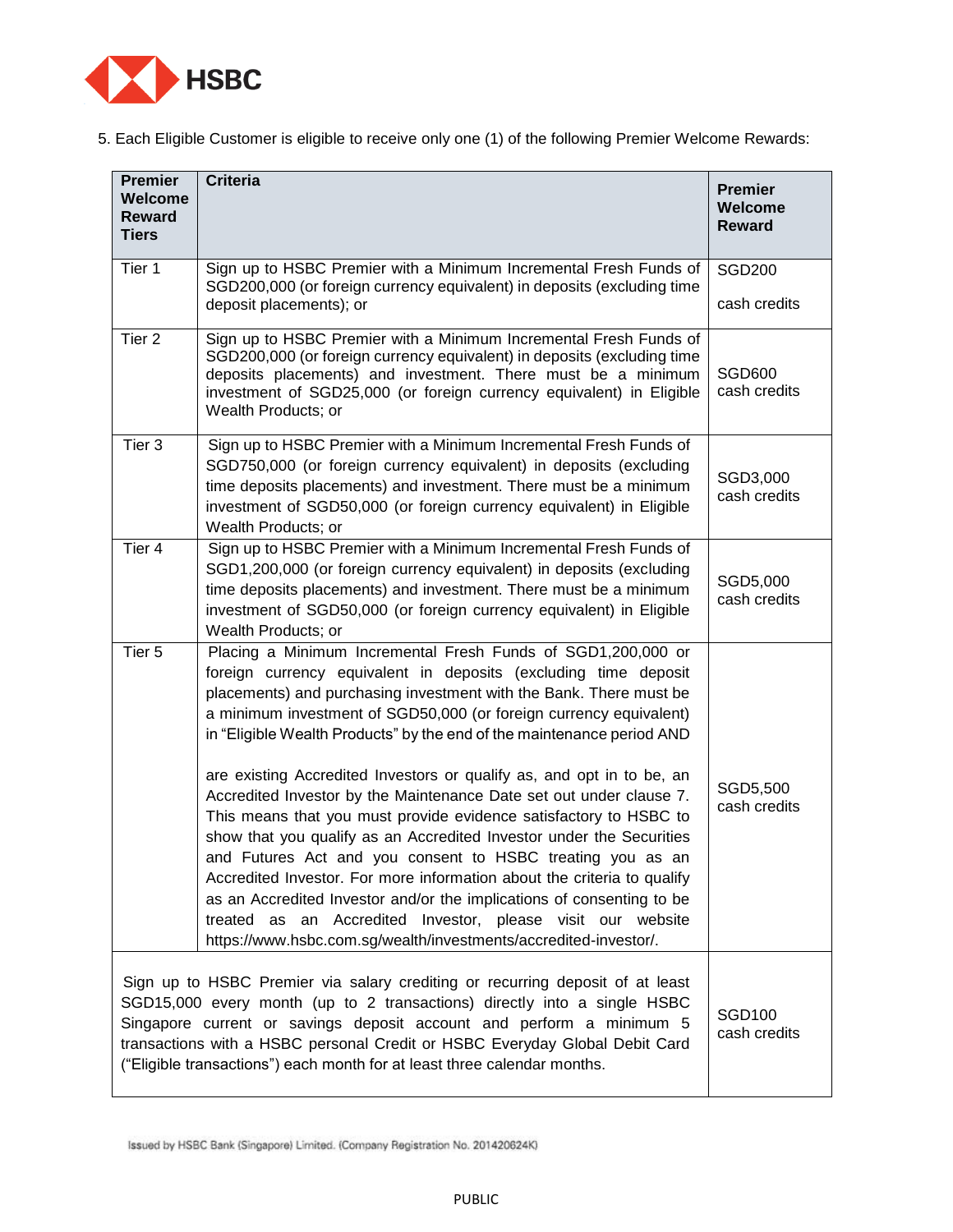

6 . An electronic direct mailer (eDM) will be sent to the email address in HSBC's records to Eligible Customers who successfully qualify for the Premier Welcome Reward (by satisfying the TRB eligibility criteria) by the following dates or such other date(s) as HSBC may notify otherwise.

| Total<br>Relationship<br><b>Balance</b><br>("TRB")<br><b>Baseline</b><br>Reference<br>Month | Date by which<br>sign up for HSBC<br><b>Premier via Salary</b><br>crediting or TRB.<br>(TRB: To fund<br>incremental TRB<br>of at least<br>SGD200,000 by | <b>Maintenance</b><br><b>Period for TRB/</b><br><b>Salary crediting</b><br>or recurring<br>deposit<br>(Log in to HSBC<br>Singapore mobile<br>banking app, opt-<br>in to receive<br>marketing<br>communications<br>and ensure<br>Investment<br><b>Account is</b><br>opened) | Reward<br><b>Fulfilment Date</b><br>(Date by which<br>cash credits will<br>be credited into<br>account) | Date by which<br>notification will<br>be sent to Eligible<br><b>Customer</b> |
|---------------------------------------------------------------------------------------------|---------------------------------------------------------------------------------------------------------------------------------------------------------|----------------------------------------------------------------------------------------------------------------------------------------------------------------------------------------------------------------------------------------------------------------------------|---------------------------------------------------------------------------------------------------------|------------------------------------------------------------------------------|
| May<br>2022                                                                                 | 30 June 2022                                                                                                                                            | 1 July 2022 to<br>30 September 2022                                                                                                                                                                                                                                        | 30 November 2022                                                                                        | 30 November 2022                                                             |

The cash credits will be credited into a qualifying Customer's (a) Singapore dollar (SGD) denominated deposit transactional sole account with HSBC, or (b) Singapore dollar (SGD) denominated deposit transactional joint account with HSBC (such accounts collectively, the "**Relevant Accounts**").

The Relevant Account of each qualifying Customer must be maintained in good standing and conducted in a proper and satisfactory manner as determined by HSBC at its discretion over the Promotional Period and at the Reward Fulfilment Date, in order for such Customer to be eligible for the Premier Welcome Rewards.

- 7. Each qualifying Customer (Sole / Joint account holder) is only entitled to one Welcome Reward. For the avoidance of doubt, for customers who open two or more HSBC Accounts during the Promotional Period, only one HSBC Account will be eligible for the relevant Premier Welcome Reward.
- 8. HSBC may levy an administration charge equivalent to the value of the relevant Premier Welcome Reward issued if the HSBC Premier relationship begun under this Promotion is terminated within 6 months from the date of commencement.
- 9. Save for the HSBC Everyday+ Reward Programme, HSBC Wealth Reward Promotion and HSBC Invest With Us Promotion, this Promotion is not valid with other offers or promotions unless otherwise stated.
- 10. All exchange transactions shall be effected at the Bank's prevailing exchange rate. Where the Bank is unable to provide a firm exchange rate quotation, the Bank shall effect the transaction on the basis of a provisional exchange rate that shall be subject to adjustment when the actual exchange rate is ascertained and any resultant difference shall be debited/credited (as the case may be) to the customer through the originating account or any account that customer has with the Bank or by such other means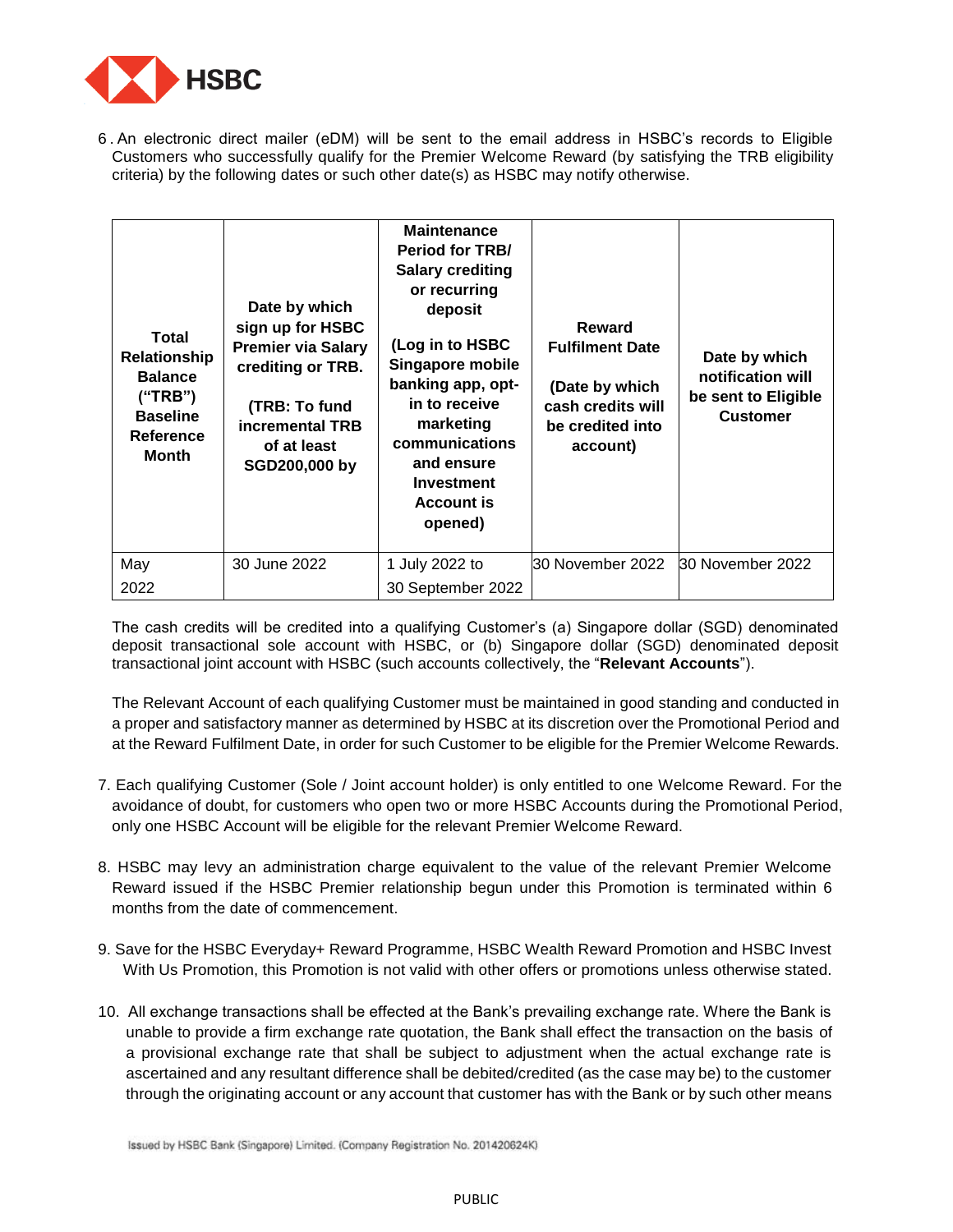

as determined by the Bank. There may be a gain or loss when customers convert foreign currency. Customers are advised to make independent judgment with respect to any matter contained herein. For the avoidance of doubt, the Bank shall not be liable for any delay in effecting such conversion, instructions or transactions.

11. Other general terms and conditions governing this Promotion apply; please refer to the terms and conditions set out under the section headed "General Terms and Conditions" for details.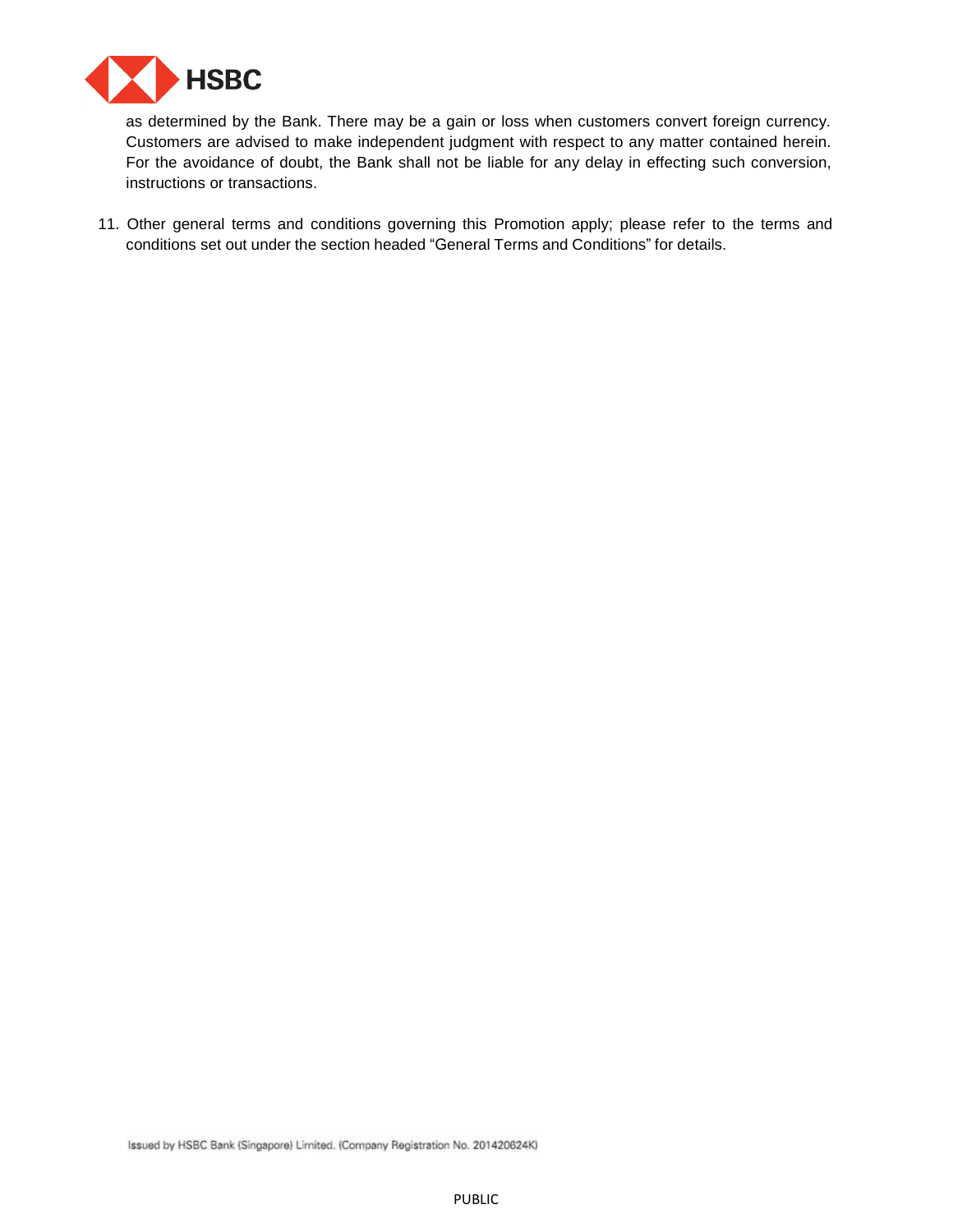

## <span id="page-7-0"></span>**2. General [Terms and Conditions](#page-7-0)**

- 1. The HSBC Premier Welcome Reward Promotion is not valid with other offers or promotions unless otherwise stated.
- 2. Terms and conditions governing HSBC Premier and the relevant products will apply. For the terms and conditions governing HSBC Accounts, please visit www.hsbc.com.sg/premier
- 3. For the avoidance of doubt, a HSBC Premier Service Fee of SGD50 per month shall apply if your Total Relationship Balance falls below SGD200,000. "Total Relationship Balance" is made up of the average daily balances for the calendar month, taking into accounts deposits, investments and insurance held in the same name(s) with the Bank.
- 4. The HSBC Premier Welcome Reward Promotion is not exchangeable for replacement for items of equivalent value.
- 5. Only personal accounts are eligible for consideration in relation to the HSBC Premier Welcome Reward Promotion. Terms and conditions governing personal deposit accounts and, as the case may be, investment accounts (collectively, the "**Account Terms**") will apply to govern deposit and investment accounts respectively. In the event of any conflict or inconsistency between these Promotional Terms and Conditions and the Account Terms, in respect of this Promotion, the Promotional Terms and Conditions shall apply to the extent of the conflict or inconsistency.

## 6. **Deposit Insurance Scheme**

Singapore dollar deposits of non-bank depositors are insured by the Singapore Deposit Insurance Corporation, for up to SGD75,000 in aggregate per depositor per Scheme member by law. Foreign currency deposits, dual currency investments, structured deposits and other investment products are not insured.

- 7. The Bank shall be entitled to a reasonable period of time to process instructions and may not complete the placement / transaction on the same day of receipt of the customer's instruction. The Bank shall not be liable for any loss or damage resulting from any such delay in effecting instructions or transactions.
- 8. The Bank may, at its discretion, vary, delete or add to any of these promotional/ General Terms and Conditions, including but not limited to varying the promotional periods, or withdraw any of the promotions above at any time without prior notice or assuming any liability to any customers.
- 9. These Promotional Terms and Conditions are governed by the laws of the Republic of Singapore and the parties submit to the non-exclusive jurisdiction of the courts of Singapore.
- 10. This material is not and should not be construed as an offer to sell or the solicitation of an offer to purchase or subscribe for any investment or securities nor shall it or any part of it form the basis of, or be relied on in connection with, any contract or commitment whatsoever. The specific investment objectives, personal situation and particular needs of any person have not been taken into consideration. You should therefore not rely on it as investment advice. You may wish to seek advice